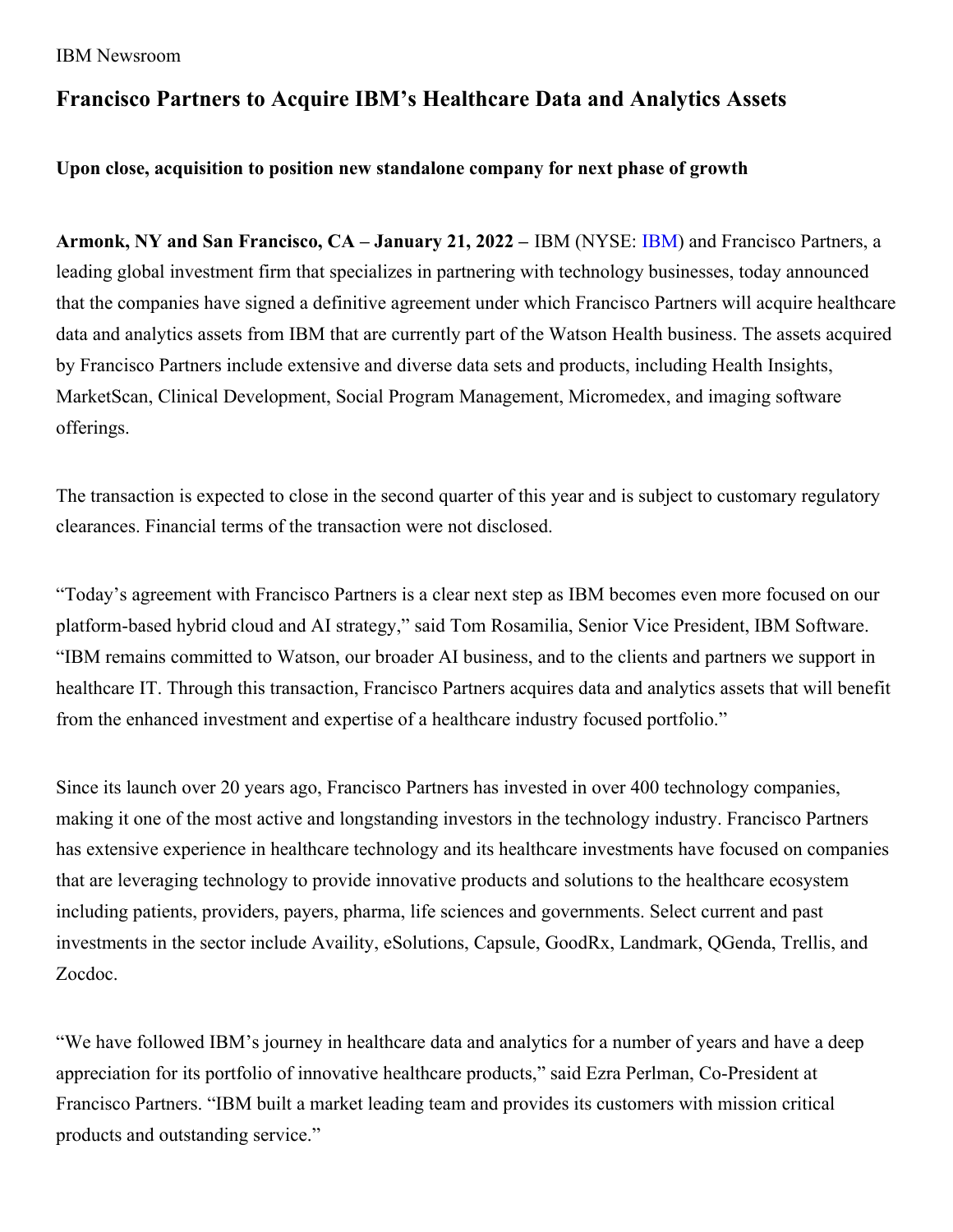Justin Chen, Principal at Francisco Partners, added, "Partnering with corporations to execute divisional carve-outs has been a core focus of Francisco Partners. We look forward to supporting the talented employees and management team, helping the standalone company focus on growth opportunities to realize its full potential, and delivering enhanced value to customers and partners."

Under the terms of the agreement, the current management team will continue in similar roles in the new standalone company, serving existing clients in life sciences, provider, imaging, payer and employer, and government health and human services sectors.

### **About Francisco Partners**

Francisco Partners is a leading global investment firm that specializes in partnering with technology and technology-enabled businesses. Since its launch over 20 years ago, Francisco Partners has invested in over 400 technology companies, making it one of the most active and longstanding investors in the technology industry. With more than \$30 billion in assets under management, the firm invests in opportunities where its deep sectoral knowledge and operational expertise can help companies realize their full potential. For more information on Francisco Partners, please visit [www.Franciscopartners.com](http://www.franciscopartners.com/).

#### **About IBM**

For more information about IBM visit, [www.ibm.com](http://www.ibm.com/).

## **Media Contacts:**

#### **IBM**

Tim Davidson [tfdavids@us.ibm.com](mailto:tfdavids@us.ibm.com) 914-844-7847

## **Francisco Partners**

Whit Clay [wclay@sloanepr.com](mailto:wclay@sloanepr.com)